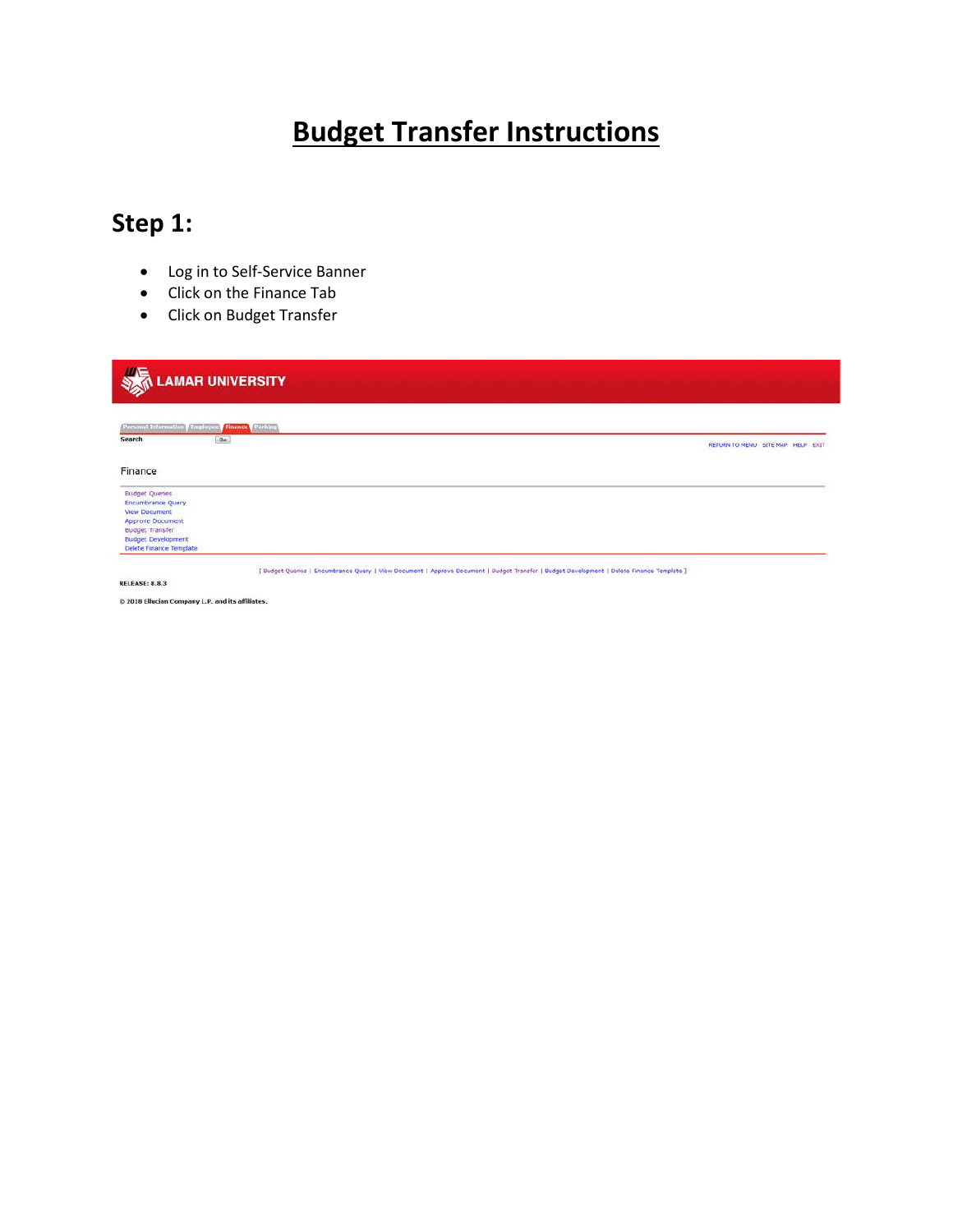#### **Step 2:**

Complete the following 5 fields, in order (very important!):

- Transfer Amount amount you wish to transfer to another account pool. (NO dollar sign, or commas!)
- Chart ALWAYS "L".
- Index fill out the "From:" and "To:" index fields. (MUST be from same fund)
- Description a brief, yet specific, description the purpose of your transfer.
- Budget Period fiscal year period, September August, corresponding to month (September = Budget period 01, October = Budget period 02, and so on…).

|                         |                             |                               | <b>LAMAR UNIVERSITY</b> |                                                                                                                                                                                                                                                                                                                                                       |  |  |   |  |  |  |  |  |  |                    |       |
|-------------------------|-----------------------------|-------------------------------|-------------------------|-------------------------------------------------------------------------------------------------------------------------------------------------------------------------------------------------------------------------------------------------------------------------------------------------------------------------------------------------------|--|--|---|--|--|--|--|--|--|--------------------|-------|
|                         |                             | Personal Information Employee | <b>Finance Farking</b>  |                                                                                                                                                                                                                                                                                                                                                       |  |  |   |  |  |  |  |  |  |                    |       |
| Search                  |                             |                               | Go                      |                                                                                                                                                                                                                                                                                                                                                       |  |  |   |  |  |  |  |  |  | MENU SITE MAP HELP | EXIT. |
|                         | <b>Budget Transfer</b>      |                               |                         |                                                                                                                                                                                                                                                                                                                                                       |  |  |   |  |  |  |  |  |  |                    |       |
|                         | Fund codes must match.      |                               |                         | Regin by creating a budget transfer or retrieving an existing template. If available budget exists, budget can be transferred from only one set of accounting elements to another within the same chart.<br>Allowable account codes are 71000-Travel, 72000-M&O, 75000-Capital, 73010-Library Capital, 74000-Contracts, and 79000-Local Expenditures. |  |  |   |  |  |  |  |  |  |                    |       |
|                         |                             |                               |                         |                                                                                                                                                                                                                                                                                                                                                       |  |  |   |  |  |  |  |  |  |                    |       |
|                         | Use template None =         | Retrieve                      |                         |                                                                                                                                                                                                                                                                                                                                                       |  |  |   |  |  |  |  |  |  |                    |       |
| <b>Transaction Date</b> |                             | $14 -$                        | $DEC -$                 | $2018$ $\star$                                                                                                                                                                                                                                                                                                                                        |  |  |   |  |  |  |  |  |  |                    |       |
| <b>Journal Type</b>     |                             |                               |                         | DEPT (Dept Temporary Budget Adjustment) -                                                                                                                                                                                                                                                                                                             |  |  |   |  |  |  |  |  |  |                    |       |
| <b>Transfer Amount</b>  |                             | 3000                          |                         |                                                                                                                                                                                                                                                                                                                                                       |  |  |   |  |  |  |  |  |  |                    |       |
|                         | <b>Document Amount 0.00</b> |                               |                         |                                                                                                                                                                                                                                                                                                                                                       |  |  |   |  |  |  |  |  |  |                    |       |
|                         | Chart                       | <b>Index</b>                  | Fund                    | Organization Account Program Activity Location D/C                                                                                                                                                                                                                                                                                                    |  |  |   |  |  |  |  |  |  |                    |       |
| From                    |                             | 430110                        |                         |                                                                                                                                                                                                                                                                                                                                                       |  |  |   |  |  |  |  |  |  |                    |       |
| To                      |                             | 430110                        |                         |                                                                                                                                                                                                                                                                                                                                                       |  |  | ∔ |  |  |  |  |  |  |                    |       |
|                         |                             |                               |                         | Description Transfer Funds for Office Supplies Budget Period 04 .                                                                                                                                                                                                                                                                                     |  |  |   |  |  |  |  |  |  |                    |       |
|                         | <b>Save as Template</b>     |                               |                         |                                                                                                                                                                                                                                                                                                                                                       |  |  |   |  |  |  |  |  |  |                    |       |
| Shared                  |                             |                               |                         |                                                                                                                                                                                                                                                                                                                                                       |  |  |   |  |  |  |  |  |  |                    |       |
| Complete                |                             |                               |                         |                                                                                                                                                                                                                                                                                                                                                       |  |  |   |  |  |  |  |  |  |                    |       |
|                         |                             |                               |                         |                                                                                                                                                                                                                                                                                                                                                       |  |  |   |  |  |  |  |  |  |                    |       |

• Once ALL 5 fields are filled out, hit Complete.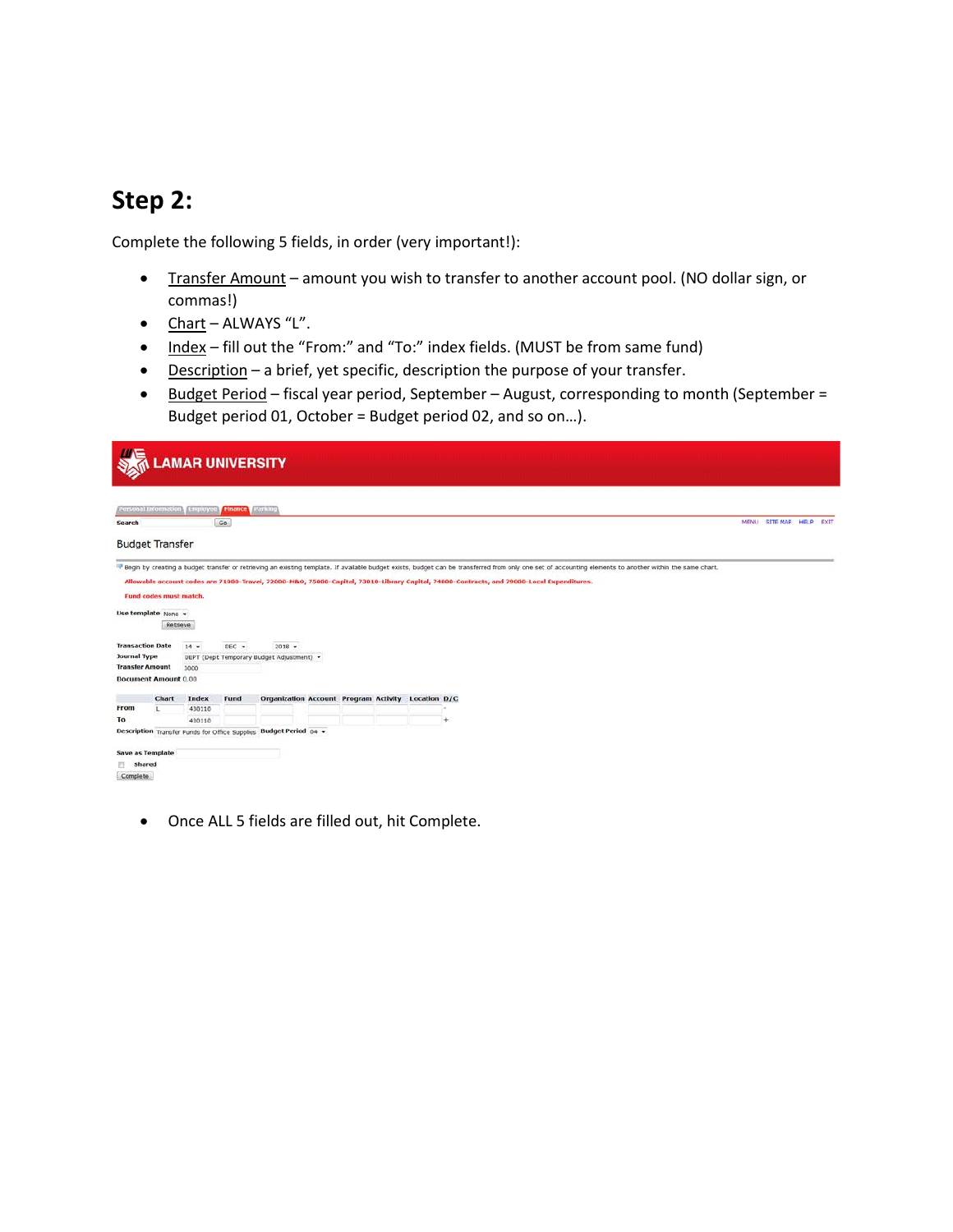#### **Step 3:**

• You will notice that once you hit complete from Step 2, it takes away your index and populated the Fund, Org, and Program. That is what we want to happen, DO NOT repopulate the index field. For this step all you need to do is add in the budget account pools that you want to transfer from, and transfer to.

|                         |                                                      |                                 | <b>LAMAR UNIVERSITY</b>      |                                                                   |     |  |                                                                                                                                           |             |                    |  |
|-------------------------|------------------------------------------------------|---------------------------------|------------------------------|-------------------------------------------------------------------|-----|--|-------------------------------------------------------------------------------------------------------------------------------------------|-------------|--------------------|--|
| Search                  |                                                      | Personal Information / Employee | <b>Finance Parking</b><br>Go |                                                                   |     |  |                                                                                                                                           | <b>MENU</b> | SITE MAP HELP EXIT |  |
|                         | <b>Budget Transfer</b>                               |                                 |                              |                                                                   |     |  |                                                                                                                                           |             |                    |  |
|                         | <b>Fund codes must match.</b><br>Use template None + | Retrieve                        |                              |                                                                   |     |  | Allowable account codes are 71000-Travel, 72000-M&O, 75000-Capital, 73010-Library Capital, 74000-Contracts, and 79000-Local Expenditures. |             |                    |  |
|                         | <b>Transaction Date</b>                              | $14 -$                          | $DEC +$                      | $2018 -$                                                          |     |  |                                                                                                                                           |             |                    |  |
| <b>Journal Type</b>     | <b>Transfer Amount</b>                               | 3000                            |                              | DEPT (Dept Temporary Budget Adjustment) .                         |     |  |                                                                                                                                           |             |                    |  |
|                         |                                                      | Document Amount 6,000.00        |                              |                                                                   |     |  |                                                                                                                                           |             |                    |  |
|                         | Chart                                                | Index                           | Fund                         | Organization Account Program Activity Location D/C                |     |  |                                                                                                                                           |             |                    |  |
| From                    |                                                      |                                 | 140001                       | 30110                                                             | 600 |  |                                                                                                                                           |             |                    |  |
| To                      |                                                      |                                 | 140001                       | 30110                                                             | 600 |  | ٠                                                                                                                                         |             |                    |  |
|                         |                                                      |                                 |                              | Description Transfer Funds for Office Supplies Budget Period 04 - |     |  |                                                                                                                                           |             |                    |  |
|                         | <b>Save as Template</b>                              |                                 |                              |                                                                   |     |  |                                                                                                                                           |             |                    |  |
| Shared<br>囲<br>Complete |                                                      |                                 |                              |                                                                   |     |  |                                                                                                                                           |             |                    |  |

- Please note, you can only transfer budgets to account pools listed:
	- 71000 Travel
	- 72000 Other Expenditures
	- 75000 Capital
	- 73010 Library Capital
	- 74000 Contracts
	- 79000 Local Expenditures

|                         |                                                                  |          | <b>LAMAR UNIVERSITY</b>                               |                                           |       |     |                               |                                                                                                                                                                                                                                                                                                                                                         |                    |      |
|-------------------------|------------------------------------------------------------------|----------|-------------------------------------------------------|-------------------------------------------|-------|-----|-------------------------------|---------------------------------------------------------------------------------------------------------------------------------------------------------------------------------------------------------------------------------------------------------------------------------------------------------------------------------------------------------|--------------------|------|
|                         | Personal Information                                             | Employee | <b>Finance Parking</b>                                |                                           |       |     |                               |                                                                                                                                                                                                                                                                                                                                                         |                    |      |
| Search                  |                                                                  |          | Go                                                    |                                           |       |     |                               |                                                                                                                                                                                                                                                                                                                                                         | MENU SITE MAP HELP | EXIT |
|                         | <b>Budget Transfer</b>                                           |          |                                                       |                                           |       |     |                               |                                                                                                                                                                                                                                                                                                                                                         |                    |      |
|                         | <b>Fund codes must match.</b><br>Use template None +<br>Retrieve |          |                                                       |                                           |       |     |                               | The gin by creating a budget transfer or retrieving an existing template. If available budget exists, budget can be transferred from only one set of accounting elements to another within the same chart.<br>Allowable account codes are 71000-Travel, 72000-M&O, 75000-Capital, 73010-Library Capital, 74000-Contracts, and 79000-Local Expenditures. |                    |      |
| <b>Transaction Date</b> |                                                                  | $14 -$   | $DEC +$                                               | $2018$ $\star$                            |       |     |                               |                                                                                                                                                                                                                                                                                                                                                         |                    |      |
| <b>Journal Type</b>     |                                                                  |          |                                                       | DEPT (Dept Temporary Budget Adjustment) + |       |     |                               |                                                                                                                                                                                                                                                                                                                                                         |                    |      |
| <b>Transfer Amount</b>  | Document Amount 6,000.00                                         | 3000     |                                                       |                                           |       |     |                               |                                                                                                                                                                                                                                                                                                                                                         |                    |      |
|                         |                                                                  |          |                                                       |                                           |       |     |                               |                                                                                                                                                                                                                                                                                                                                                         |                    |      |
|                         | Chart                                                            | Index    | Fund                                                  | <b>Organization Account</b>               |       |     | Program Activity Location D/C |                                                                                                                                                                                                                                                                                                                                                         |                    |      |
| From                    |                                                                  |          | 140001                                                | 30110                                     | 71000 | 600 |                               |                                                                                                                                                                                                                                                                                                                                                         |                    |      |
| To                      |                                                                  |          | 140001                                                | 30110                                     | 72000 | 600 |                               | ÷                                                                                                                                                                                                                                                                                                                                                       |                    |      |
| Shared<br>Complete      | <b>Save as Template</b>                                          |          | <b>Description</b> Transfer Funds for Office Supplies | <b>Budget Period</b> os -                 |       |     |                               |                                                                                                                                                                                                                                                                                                                                                         |                    |      |

• Once the 2 account fields are entered, hit Complete.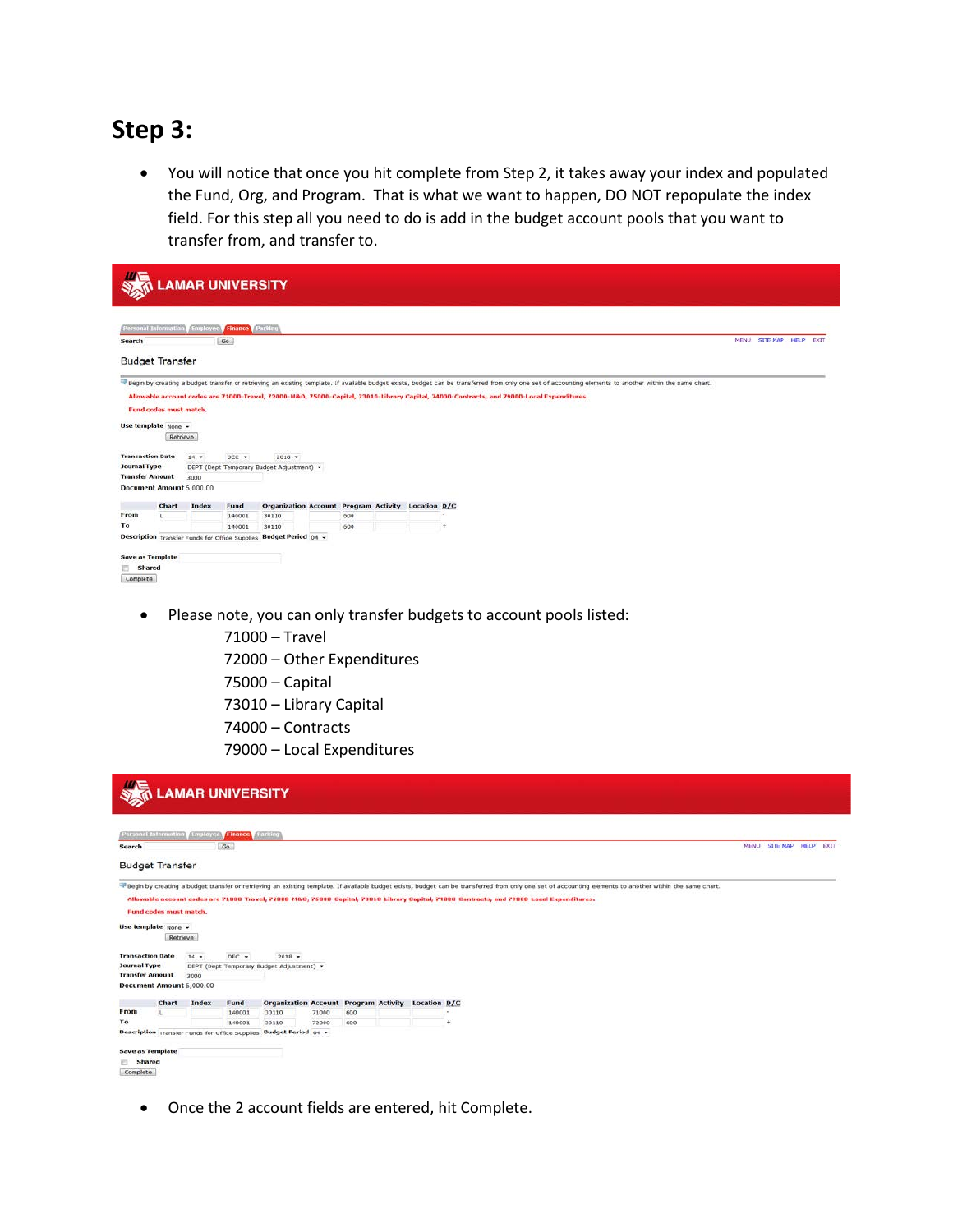## **Step 4:**

- After you hit complete, you will get a green check with a "J" document number that looks like this J19XXXXXX. (See Example Below)
- If you see the "J" document that means you have successfully entered the transfer to Budget for approval. Congratulations!

|                                                                                                                        |                                                                                                                                                                                                                                                                                                                                                                                 |                 | <b>AMAR UNIVERSITY</b>        |                                                                    |       |     |  |  |                                                                                                                                            |             |                 |                  |  |  |
|------------------------------------------------------------------------------------------------------------------------|---------------------------------------------------------------------------------------------------------------------------------------------------------------------------------------------------------------------------------------------------------------------------------------------------------------------------------------------------------------------------------|-----------------|-------------------------------|--------------------------------------------------------------------|-------|-----|--|--|--------------------------------------------------------------------------------------------------------------------------------------------|-------------|-----------------|------------------|--|--|
| <b>Search</b>                                                                                                          | <b>Personal Information</b>                                                                                                                                                                                                                                                                                                                                                     | <b>Employee</b> | <b>Finance</b> Parking<br>Go  |                                                                    |       |     |  |  |                                                                                                                                            | <b>MENU</b> | <b>SITE MAP</b> | <b>HELP EXIT</b> |  |  |
|                                                                                                                        | <b>Budget Transfer</b><br>Pegin by creating a budget transfer or retrieving an existing template. If available budget exists, budget can be transferred from only one set of accounting elements to another within the same chart.<br>Allowable account codes are 71000-Travel, 72000-M&O, 75000-Capital, 73010-Library Capital, 74000-Contracts, and 79000-Local Expenditures. |                 |                               |                                                                    |       |     |  |  |                                                                                                                                            |             |                 |                  |  |  |
| Another Transfer                                                                                                       | <b>Fund codes must match.</b><br>Use template None +<br>Retrieve                                                                                                                                                                                                                                                                                                                |                 |                               | Oocument J1901358 completed and forwarded to the approval process. |       |     |  |  |                                                                                                                                            |             |                 |                  |  |  |
| <b>Transaction Date</b><br><b>Journal Type</b><br><b>Transfer Amount</b>                                               | Document Amount 6,000.00                                                                                                                                                                                                                                                                                                                                                        | $14 -$<br>3000  | $DEC -$                       | $2018 -$<br>DEPT (Dept Temporary Budget Adjustment) +              |       |     |  |  |                                                                                                                                            |             |                 |                  |  |  |
|                                                                                                                        | Chart                                                                                                                                                                                                                                                                                                                                                                           | Index           | Fund                          | Organization Account Program Activity Location D/C                 |       |     |  |  |                                                                                                                                            |             |                 |                  |  |  |
| <b>From</b>                                                                                                            |                                                                                                                                                                                                                                                                                                                                                                                 |                 | 140001                        | 30110                                                              | 71000 | 600 |  |  |                                                                                                                                            |             |                 |                  |  |  |
| To                                                                                                                     |                                                                                                                                                                                                                                                                                                                                                                                 |                 | 140001                        | 30110                                                              | 72000 | 600 |  |  |                                                                                                                                            |             |                 |                  |  |  |
| Complete<br><b>Code Lookup</b><br><b>Type</b><br><b>Code Criteria</b><br><b>Title Criteria</b><br><b>Execute Query</b> | Chart of Accounts Code L v<br>Maximum rows to return 10                                                                                                                                                                                                                                                                                                                         | account         | ٠<br>$\overline{\phantom{a}}$ | Description Transfer Funds for Office Supplies Budget Period 04 +  |       |     |  |  |                                                                                                                                            |             |                 |                  |  |  |
|                                                                                                                        |                                                                                                                                                                                                                                                                                                                                                                                 |                 |                               |                                                                    |       |     |  |  | [ Budget Queries   Encumbrance Query   View Document   Approve Document   Budget Transfer   Budget Development   Delete Finance Template ] |             |                 |                  |  |  |

**RELEASE: 8.5.0.4** 

© 2018 Ellucian Company L.P. and its affiliates.